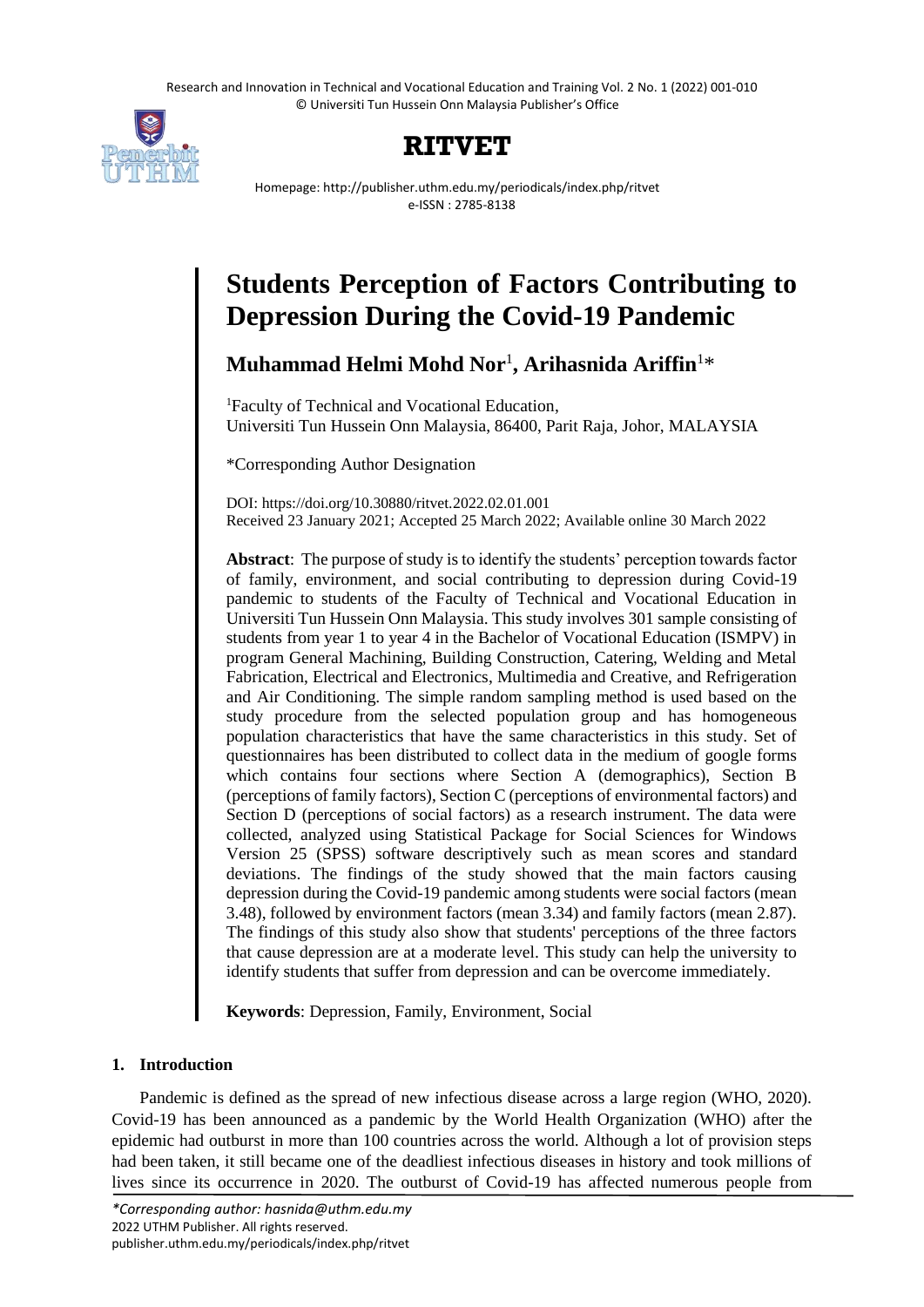different fields, educational field included. However, the consequence of this pandemic has greatly affected students from all ages including young children, teenagers and even adults. According to Abdul Rashid (2020), the scenario that is currently happening across the world is forcing all people to adapt and accommodate the new norms of living in a pandemic. This also applies to students. However, learning in a pandemic can be very challenging. There are some factors that contribute to a student's inability to learn such as unconducive learning space, family issues, internet availability, facilities and so on. These problems can bring negative emotions such as the feelings to give up and stress which eventually lead to depression among students in the new norms living style.

Depression is one of the common mental illnesses that frequently happens among society members and will give negative consequences if not treated carefully as it is one of the main causes that lead to death (Beaudry, 2019). This mental disturbance is also experienced by a lot of students. Some depressed students will take a long time to heal and overcome the after-effects of the depression since it affects their daily lives. As for the students of Universiti Tun Hussein Onn Malaysia (UTHM), the problems that lead to depression stem from numerous different causes. Some previous studies had proven that the educational field is also one of the contributors to stress among the students and educators (Mohamad & Ibrahim, 2018). This mental illness would not be easily experienced by any people without contribution from one's surroundings (Mohamad & Ibrahim, 2018). Instead, it is caused by the situation around the students which negatively affects them and eventually leads to stress and depression. According to Norhayati (2013), the main factors that can cause depression among students are family, environment and social. The following three factors can influence a student in causing various depressive problems during the Covid-19 pandemic. This problem of depression among students needs to be avoided and eliminated so as not to be detrimental in a more severe direction.

#### 1.1 Research background

Depression is a type of mental disease that needs to be taken seriously as it cannot be expressed physically albeit being emotionally exhausted. In regard to this issue, the university's counseling center had done a few psychological tests on the students according to each intake year in order to ascertain their mental health condition. Moreover, an unofficial interview session with the Senior Psychology Officer of UTHM was conducted through WhatsApp and the results showed that UTHM students are also greatly affected with the outburst of Covid-19 pandemic. This is mainly due to the changes of the teaching and learning methods in accord with the new norm after pandemic. According to the senior officer, there are some students that have difficulties in taking part during online classes as they face problems such as financial status, internet access and their surroundings. Although recently the practical sessions have been conducted face to face to fulfill the syllabus needs, the sudden changes of environment and learning methods have affected the students emotionally. Not only that, other changes made by the University have also drained them mentally and physically. This is because some of them are not ready to face the frequent changes in teaching and learning sessions which requires them to take immediate actions. In addition, some family members of the students are not understanding enough to give them the time and space they need to take part in the online lessons. Some parents always expect their children to carry out their responsibility at home although they have coursework and deadlines to complete. This becomes stressful to them as they need to multitask at home. According to Haslindar Nor (2020), students also face challenges in terms of the geographical surroundings as some places do not have internet access. Moreover, there are also students that do not have the device needed to take part in online classes. Social restrictions caused by the pandemic and the concern of being exposed to the danger of Covid-19 has caused stress among children, teenagers and even adults.

## 1.2 Problem statements

The problem of depression that plagued the students was very worrying and troubling during this Covid-19 pandemic. This study can answer the questions and factors to the problem of depression among students of the Faculty of Technical and Vocational Education at Universiti Tun Hussein Onn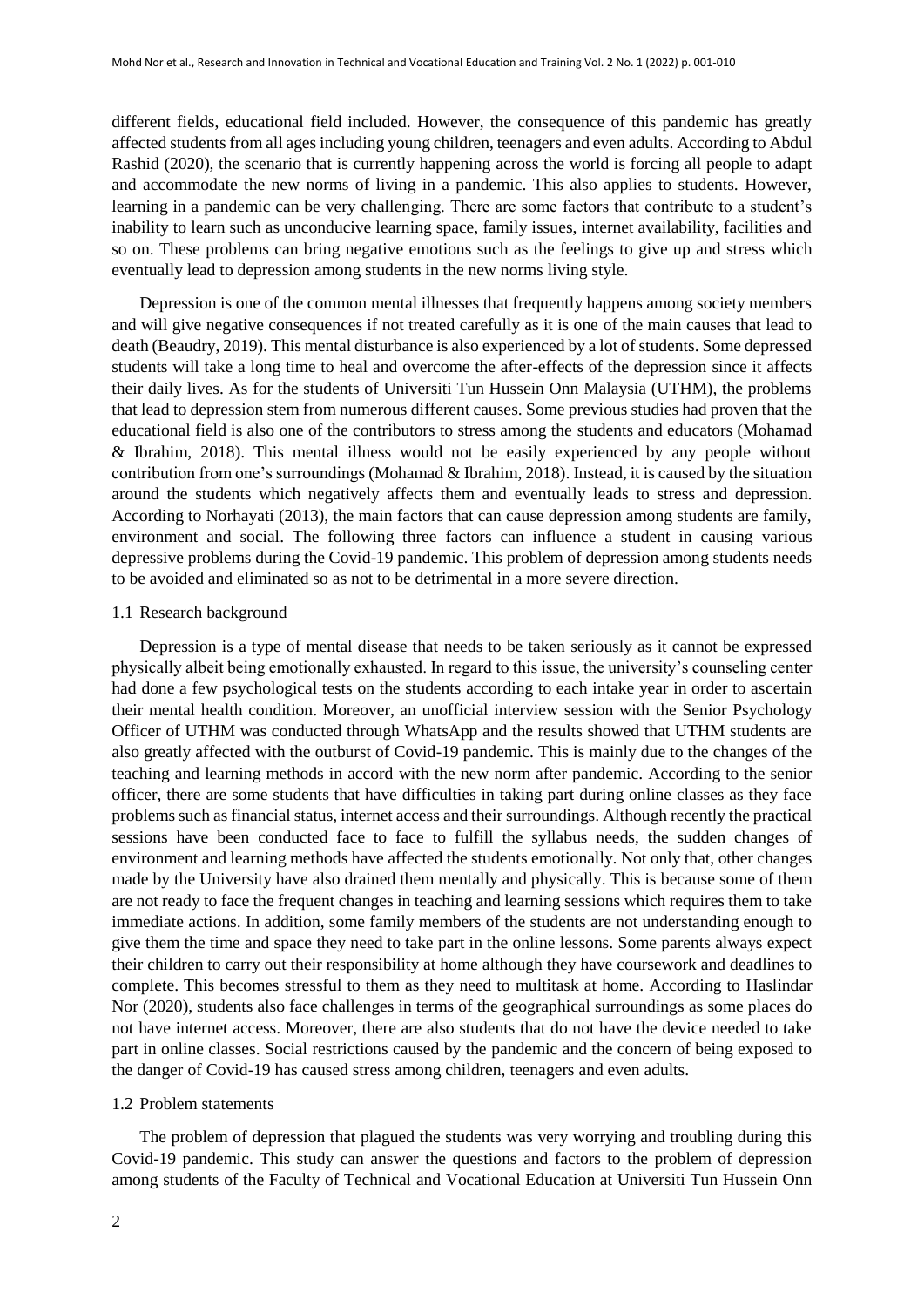Malaysia (UTHM) to help students in dealing with depression. With this study, researchers were able to detect students who experienced depressive factors throughout the Covid-19 pandemic struck in themselves. The study wastriggered when researchers were able to detect that depression is increasingly becoming a new problem in society, especially university students who are easily exposed to this problem. Adolescent girls are more prone to this problem of depression due to erratic feelings and significant emotional changes according to the situation. Based on data obtained from the University Counseling Center shows that every year students experience psychological problems in terms of stress problems, mental problems, and depression. This data was obtained from students who came in person to see a psychologist and students who were referred by the University Counseling Center. In addition, statistics by faculty show that the faculty of Technical and Vocational Education recorded the highest number of students compared to other faculties in 2020 (15 students) and 2021 (11 students). This shows that students are suffering from mental health problems due to factors that contribute to the problem.

In addition, students face various challenges in conducting online teaching and learning generally such as purchasing internet data to continue classes virtually. If students from the B-40 group have a profound impact on family finances in daily expenses. The purchase of internet data has become routine for university students undergoing continuous virtual classes until the end of the semester. While the unconducive environment also gives the effect of emotional and health influences to students. For example, students who do not have study desks and chairs to conduct virtual learning. Such a thing can have an impact in terms of body position structure and time to undergo is very limited due to uncomfortable conditions. Students are also burdened with two responsibilities when in their homes, namely responsibilities as children and students. For example, a student is going through a class virtually but at the same time a parent is calling to ask for help. This distracts students to focus during class but at the same time the responsibility towards parents should take precedence. Students will experience stress in the following situations. During the Covid-19 pandemic that hit the world many students were less able to communicate with each other face-to-face. Students are quieter and many conduct meetings and classes online. Social relationships with the community became increasingly fading as usual due to the presence of the Covid-19 pandemic. As a result, students are prone to anxiety and confusion when communicating with each other and other communities for fear of being infected with the Covid-19 virus.

The factors that drive students to this problem can be seen in terms of family, environment and social. The purpose of this study was to identify the problem of depression to be reduced and even avoided by students by taking precautions and practicing a healthy lifestyle from both physical and mental aspects. In addition, the factors that lead to depression among students during the Covid-19 pandemic can be identified from the study conducted.

1.3 Objectives of study

- a) Identify the students' perception towards the factor of family contributing to depression during Covid-19 pandemic.
- b) Identify the students' perception towards the factor of environment contributing to depression during Covid-19 pandemic.
- c) Identify the students' perception towards factors of social contributing to depression during Covid-19 pandemic.

## **2. Methodology**

Research methodologies are tools or techniques for conducting research or studies. It aims to provide an explanation of how the study was conducted, the data were obtained and analyzed to ensure that the objectives of the study were achieved.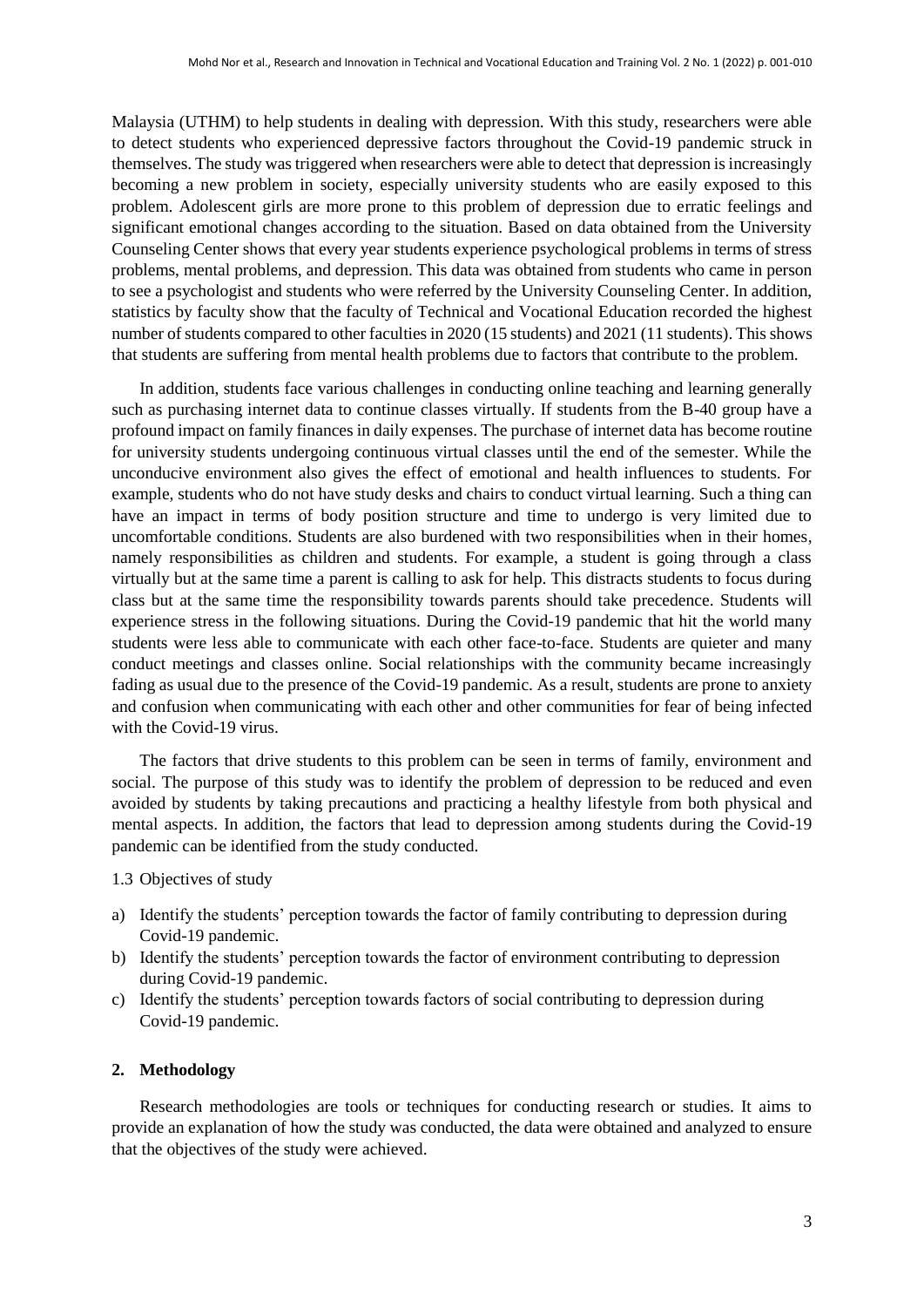### 2.1 Research Design

This study uses a survey study design by using a quantitative data approach to obtain data from respondents collected through a questionnaire. Surveys through questionnaires are used to collect information on variables and seek clarification in the study as well as analyzed in the form of statistics. This study used a survey through a questionnaire to obtain and collect data from a random sample in the study population. The purpose of the survey design was used to identify students' perceptions of the factors that cause depression from family, environmental and social factors among students of the Faculty of Technical and Vocational Education during the Covid-19 pandemic. Therefore, this research design is suitable to be used in this study based on the issues that occur among students during Covid-19 pandemic.

## 2.2 Sampling and Population

The scope of this study belongs to the students of the Faculty of Technical and Vocational Education (FPTV) at Universiti Tun Hussein Onn Malaysia (UTHM) in the Bachelor of Vocational Education (ISMPV) program at this faculty. Among the programs in ISMPV are General Machining, Construction, Catering, Electrical and Electronics, Multimedia and Creative, Refrigeration and Air Conditioning as well as Welding. In addition, the limitation of the study is that the respondents of this study only consist of students of the Bachelor of Vocational Education (ISMPV) program who will be selected randomly only in the form of a google forms questionnaires. The study sample consisted of 277 ISMPV students of the Faculty of Technical & Vocational Education (FPTV) based on the model of Krejcie & Morgan (1970) consisting of male and female genders. These selected students will answer voluntarily without any coercion for the success of this study. On the other hand, in the actual study, the researcher managed to obtain a total of 301 respondents after Google forms were distributed among the study population.

The researcher chose simple random sampling for this study because it simplifies the process of data collection using questionnaires. In this simple random sampling, items are selected from a selected population group using a random selection tool. This method is suitable for use when there are homogeneous population characteristics that have similar characteristics in this study.

## 2.3 Research Instruments

The researcher developed the questionnaire by using the previous questionnaire as a guide and reference. There are 36 questions in the questionnaire which includes four sections where Section A (demographics), Section B (perceptions of family factors), Section C (perceptions of environmental factors) and Section D (perceptions of social factors) as the contents of the instrument or questionnaire developed. Part A includes 6 questions regarding the demographics of the respondents such as gender, age, year of study, program, race, and state. Sections B, C and D include perceptions of family, environmental and social factors. In addition, sections B, C and D have questions related to the second to fourth objectives of this study, which is related to students' perceptions of the factors that cause depression from the family, environment and social using the Likert scale. Each constructed question tests and identifies students 'perceptions. This section consists of 30 questions and each perception of the depressive factor contains 10 questions based on the objectives and questions of the study.

The researcher used the Likert scale as a selection of answers, namely "Strongly Disagree (1)", "Disagree (2)", "Neutral (3)", "Agree (4)" and "Strongly Agree (5)". The questionnaire conducted was more focused on the factors that contributed to a student experiencing depression during the Covid-19 pandemic that hit the country. The data obtained were analyzed using Statistics Packages for Social Science (SPSS) version 25.0. Meanwhile, the method of data analysis used in this study is a descriptive statistics method that is obtained by calculating the mean and standard deviation of data.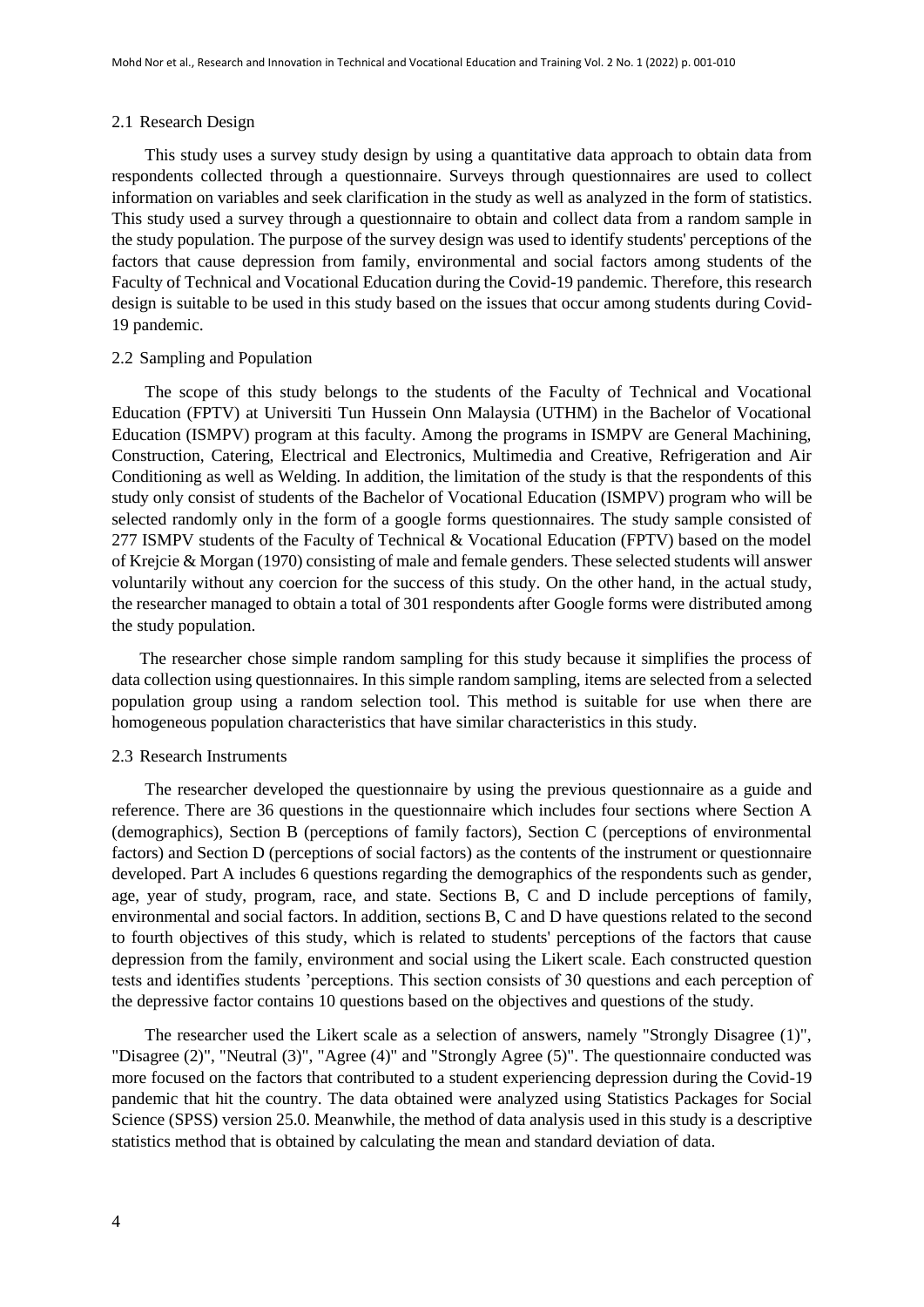The results of the analysis by section obtained Cronbach's Alpha values all exceeded 0.6, namely in section B (0.917), section C (0.917) and section D (0.896). The number of items for sections B, C and D are 10 items respectively. While the results of the analysis found that the value of Cronbach's Alpha coefficient for this study for 30 items is 0.946. This shows that the overall Cronbach's Alpha value is found to exceed the value of 0.6, this is a very good and effective value with a high level of consistency (Bond & Fox, 2015).

The researcher used the interpretation of the mean score from Nunnaly and Bernstein's (1994), which has four levels where the low level for the mean score (1.00 to 2.00), medium low level (2.01 to 3.00), medium high level (3.01 to 4.00) and high level (4.01 to 5.00) to explain students' perceptions of the factors that cause depression among ISMPV students.

## 2.4 Analysis

Data analysis is a method used in the collection of raw data to obtain useful information and give an impact to the study. Statistics Packages for Social Science (SPSS) version 25.0 software is used to analyze the raw data for data processing. In addition, Statistics Packages for Social Science (SPSS) software is a computer software used by researchers to facilitate the process of analysis of research data in general for social studies. Descriptive statistical methods such as frequency, mean and standard deviation are a method of data analysis used in this study. Descriptive statistics such as mean scores are also used to describe the level of depression experienced by students.

## **3. Results and discussion**

There was a total of 301 respondents who filled out the questionnaire. The researcher collected data quantitatively from a questionnaire online using the Google Form. The data obtained from the questionnaire was presented in Table 1 and Table 2 to identify students' perceptions of family, environment and social factors that cause depression during the Covid-19 pandemic.

## 3.1 Demographics

The results of this study found that female respondents with a total of 174 people (57.8%) exceeded male respondents with a total of 127 people (42.2%). This shows that women are more committed in answering the questionnaire distributed among the selected sample. The distribution of respondents by gender is shown in Table 1.

| Table 1: The distribution of respondents by gender |                 |                |  |
|----------------------------------------------------|-----------------|----------------|--|
| Gender                                             | Frequency $(f)$ | Percentage (%) |  |
| Male                                               |                 | 42.2           |  |
| Female                                             | 174             | 57.8           |  |

**Table 1: The distribution of respondents by gender**

There are four age categories involved in this study that are under 21 years, 22 until 24 years, 25 until 27 years and 28 until 30 years. Based on these four categories it was found that the age category of 22 to 24 years exceeded by a total of 175 people (58.1%) compared to the other age categories with 75 (24.9%) and 51 (16.9%) respectively. On the other hand, for the age category of 28 to 30 years, no respondents were involved in this study. This shows that all respondents are below 27 years old up to 21 years only. Each of the following age categories had different perceptions and views in answering this study. The distribution of respondents by age is shown in Table 2.

### **Table 2: Frequency distribution and age percentage of respondents**

| Age             | Frequency $(f)$ | Percentage $(\%)$ |
|-----------------|-----------------|-------------------|
| Below 21 Years  | 75              | 24.9              |
| $22 - 24$ Years | 175             | 58.1              |
| $25 - 27$ Years | 51              | 16.9              |
| $28 - 30$ Years | -               | $\sim$            |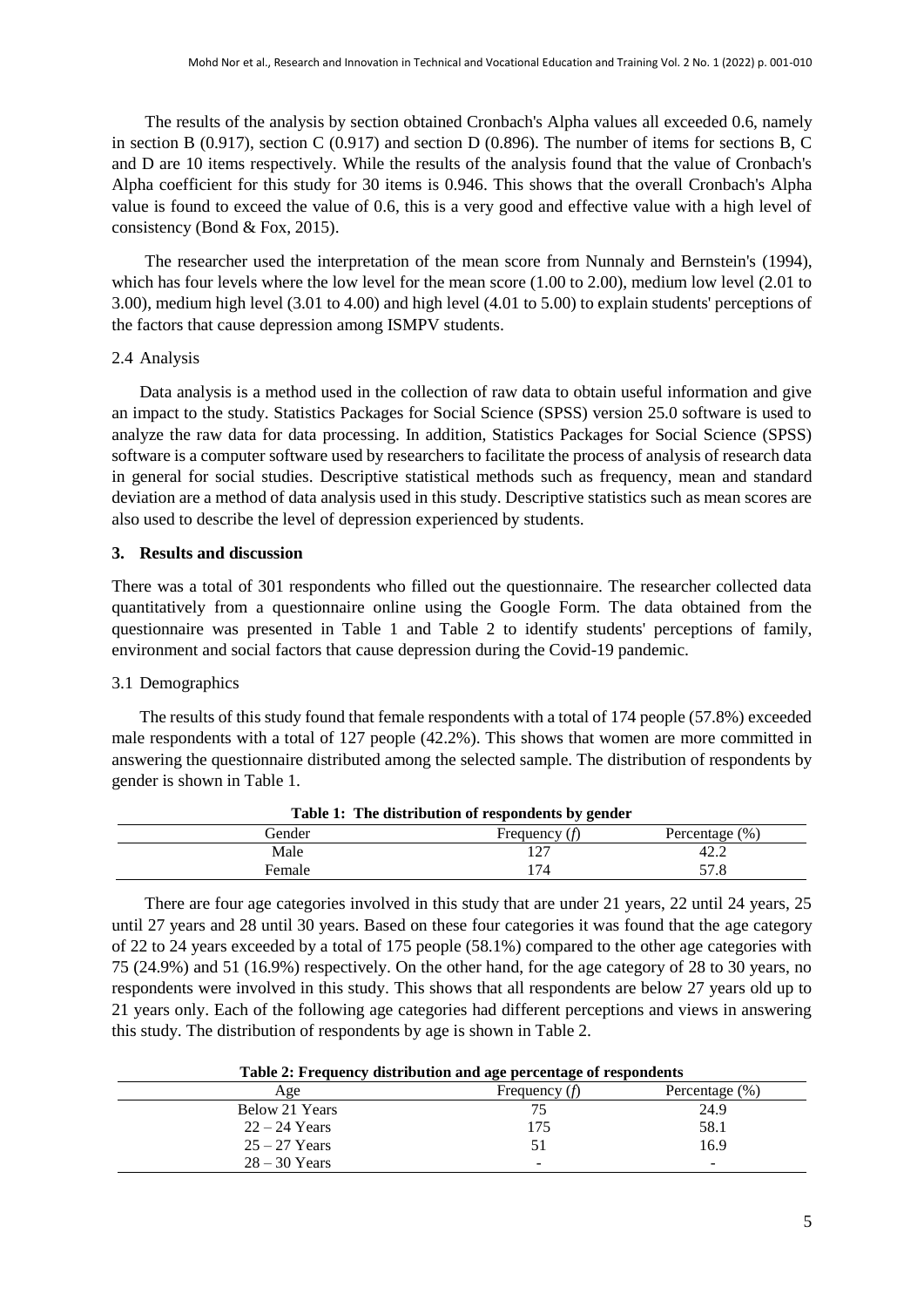This study uses all respondents from year 1 of study to year 4 of study as respondents. Based on the research data, 122 of year 3 students (40.5%) exceeded year 1, 2 and 4 students each with 63 (20.9%), 65 (21.6%) and 51 (16.9%) respectively. Respondents from year 1 and year 2 only had insignificant differences. The distribution of respondents according to year of study is shown in Table 3 below.

| Table 3: Frequency distribution and percentage based on respondents' year of study |     |      |  |
|------------------------------------------------------------------------------------|-----|------|--|
| Year of Study<br>Percentage $(\% )$<br>Frequency $(f)$                             |     |      |  |
|                                                                                    |     | 20.9 |  |
|                                                                                    | 65  | 21.6 |  |
|                                                                                    | 122 | 40.5 |  |
|                                                                                    |     | 16.9 |  |

The research analysis show that each program is 25 (8.3%), 64 (21.3%), 70 (23.3%), 18 (6.0%), 46 (15.3%), 58 (19.3%) and 20 (6.6%) respectively. The results shows that the Catering program (BBC) has more respondents than other programs with a total of 70 students (23.3%). In addition, the program that has second highest respondents is the Building Construction program (BBB) with a total of 64 respondents with a percentage of 21.3%. The frequency distribution and percentage of respondents according to their program is shown in Table 4.

| Program                                  | Frequency $(f)$ | Percentage $(\%)$ |
|------------------------------------------|-----------------|-------------------|
| General Machinery (BBA)                  | 25              | 8.3               |
| Building Construction (BBB)              | 64              | 21.3              |
| Catering (BBC)                           | 70              | 23.3              |
| Welding and Metal Fabrication (BBD)      | 18              | 6.0               |
| Electrical and Electronics (BBE)         | 46              | 15.3              |
| Multimedia and Creative (BBF)            | 58              | 19.3              |
| Refrigeration and Air Conditioning (BBG) | 20              | 6.6               |

**Table 4: Frequency distribution and percentage of respondent programs**

3.2 Analysis of students' perceptions of family factors

In this section, the analysis of students 'perceptions of family factors answers to question 1 of the study that is what are students' perceptions of family factors that cause depression during the Covid-19 pandemic? Table 5 shows the analysis of mean values, mean value levels and standard deviations for students' perceptions of family factors.

The results of the analysis to answer question 1 show that the overall mean value is 2.87 which is in the interpretation value of the mean score of the medium low level and the standard deviation value is 0.92. The results showed that the students who frequently witnessed fights between parents or siblings during this Covid-19 pandemic which was item 7 was in the lowest mean value compared to the other items. According to Rohayati Junaidi and Tengku Intan Marlina (2020), family members, especially parents, play a significant role in affecting children's emotions while facing Covid-19 pandemic. They not only have to be physically close with the children but also emotionally supportive. Therefore, parents must avoid all sorts of arguments in front of children so that they would not be negatively affected by the incident that occurs. The best way to solve marital issues is by having a calm discussion at a suitable place and time.

Aside from that, the item with the highest mean value is item 9 that is "I help my parents less at home because I am busy completing the assignments given by lecturers" with a mean value of 3.41 and a standard deviation of 1.29. This clearly depicts that most students occupy their free time by attending online classes and completing the tasks given by the lecturers every time the class takes place. Several students must complete the assignments given by the deadline that is set by the lecturers.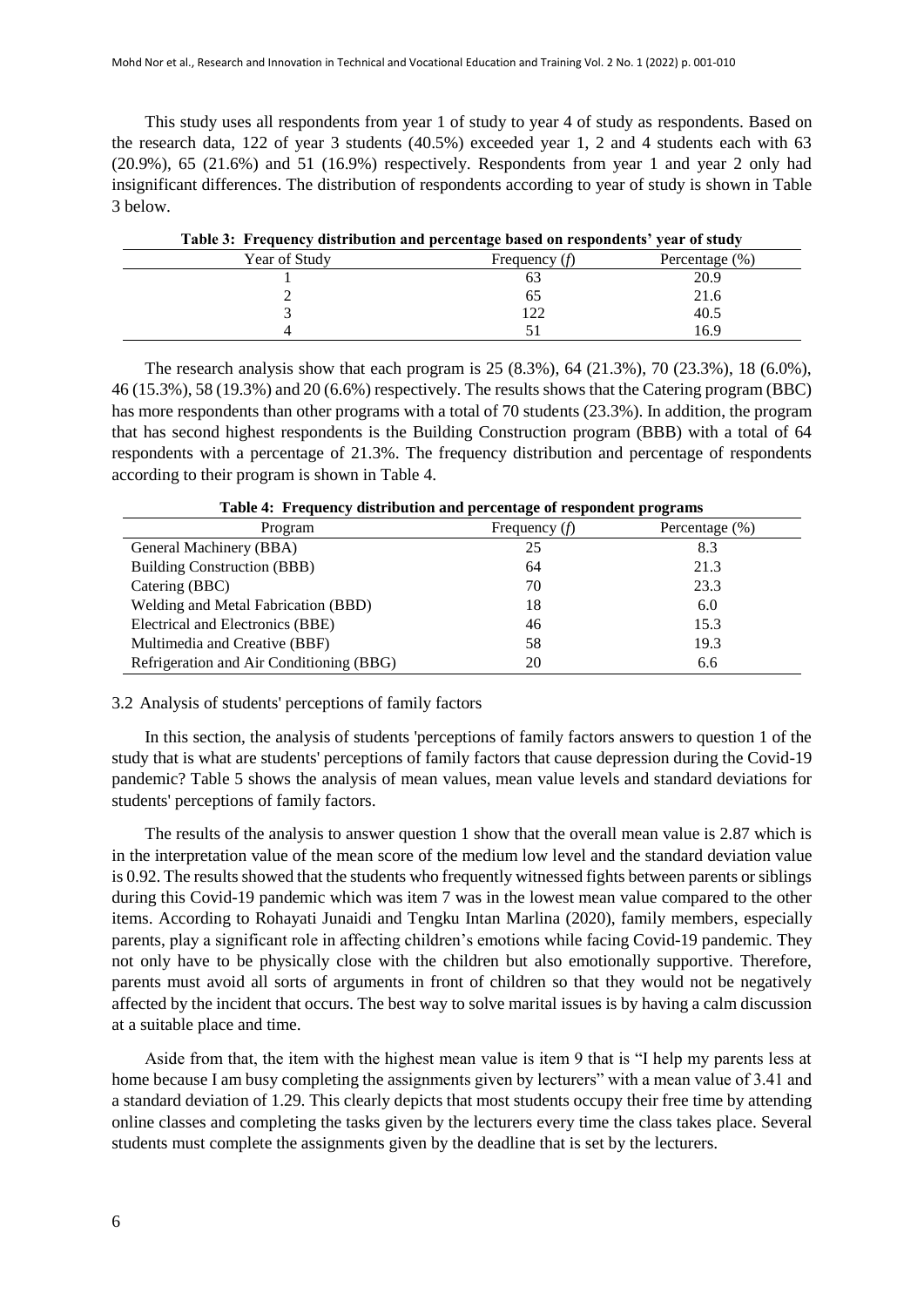| No. | Students' perceptions of family factors                                                                                                | Mean | Standard  | Level       |
|-----|----------------------------------------------------------------------------------------------------------------------------------------|------|-----------|-------------|
|     |                                                                                                                                        |      | deviation |             |
| 1.  | I experience emotional stress because I have too much to do<br>at home and in my study.                                                | 3.30 | 1.20      | Medium High |
| 2.  | I am often disturbed by my parents when I have online classes<br>at home.                                                              | 2.72 | 1.30      | Medium Low  |
| 3.  | I get less attention from my parents.                                                                                                  | 2.36 | 1.25      | Medium Low  |
| 4.  | I am often being told to do a lot of things by my parents at<br>home.                                                                  | 3.18 | 1.32      | Medium High |
| 5.  | I am considered a family burden when staying at home,<br>especially when I must deal with online classes during covid-<br>19 pandemic. | 2.33 | 1.38      | Medium Low  |
| 6.  | I use more of my parents' financial resources when attending<br>online classes.                                                        | 3.04 | 1.46      | Medium High |
| 7.  | I often see fights among my parents and also my siblings<br>during Covid-19 pandemic.                                                  | 2.08 | 1.38      | Medium Low  |
| 8.  | I feel burdened when I must shoulder two responsibilities as a<br>child and a student when I am home.                                  | 3.16 | 1.43      | Medium High |
| 9.  | I help my parents less at home because I am busy completing<br>the assignments given by lecturers.                                     | 3.41 | 1.29      | Medium High |
| 10. | I communicate less with my parents because I am often in my<br>room.                                                                   | 3.13 | 1.41      | Medium High |
|     | Overall                                                                                                                                | 2.87 | 0.92      | Medium Low  |

| Table 5: Analysis of mean values, mean value levels and standard deviations for family factors |  |  |
|------------------------------------------------------------------------------------------------|--|--|
|------------------------------------------------------------------------------------------------|--|--|

### 3.3 Analysis of students' perceptions of environmental factors

In this section, the analysis of students' perceptions of environmental factors answers the second question of the study that is what are students' perceptions of environmental factors that cause depression during the Covid-19 pandemic? Table 6 shows the analysis of mean values, mean value levels and standard deviations for students' perceptions of environmental factors.

The results of the mean analysis show that the overall mean value for the perception of environmental factors is 3.34 which is at a medium high level and with a standard deviation value of 1.07. The item with a medium low mean value is item 1 which is "I have no specified space to study" with a mean value and standard deviation of 2.89 and 1.50 respectively. This is because since the outburst of Covid-19 pandemic across the globe, most students have prepared a specified space to study to make online lessons easier. Students from families with higher income are more prepared than students from middle-income families (Jafar et al. 2020).

Meanwhile, the item with the highest mean value is item 6 that is "I feel very stressed when the internet network is often disconnected while online classes are in progress" with a mean value of 3.91 and a standard deviation of 1.28. This is because students must fully depend on the internet connection in order to attend online classes at home.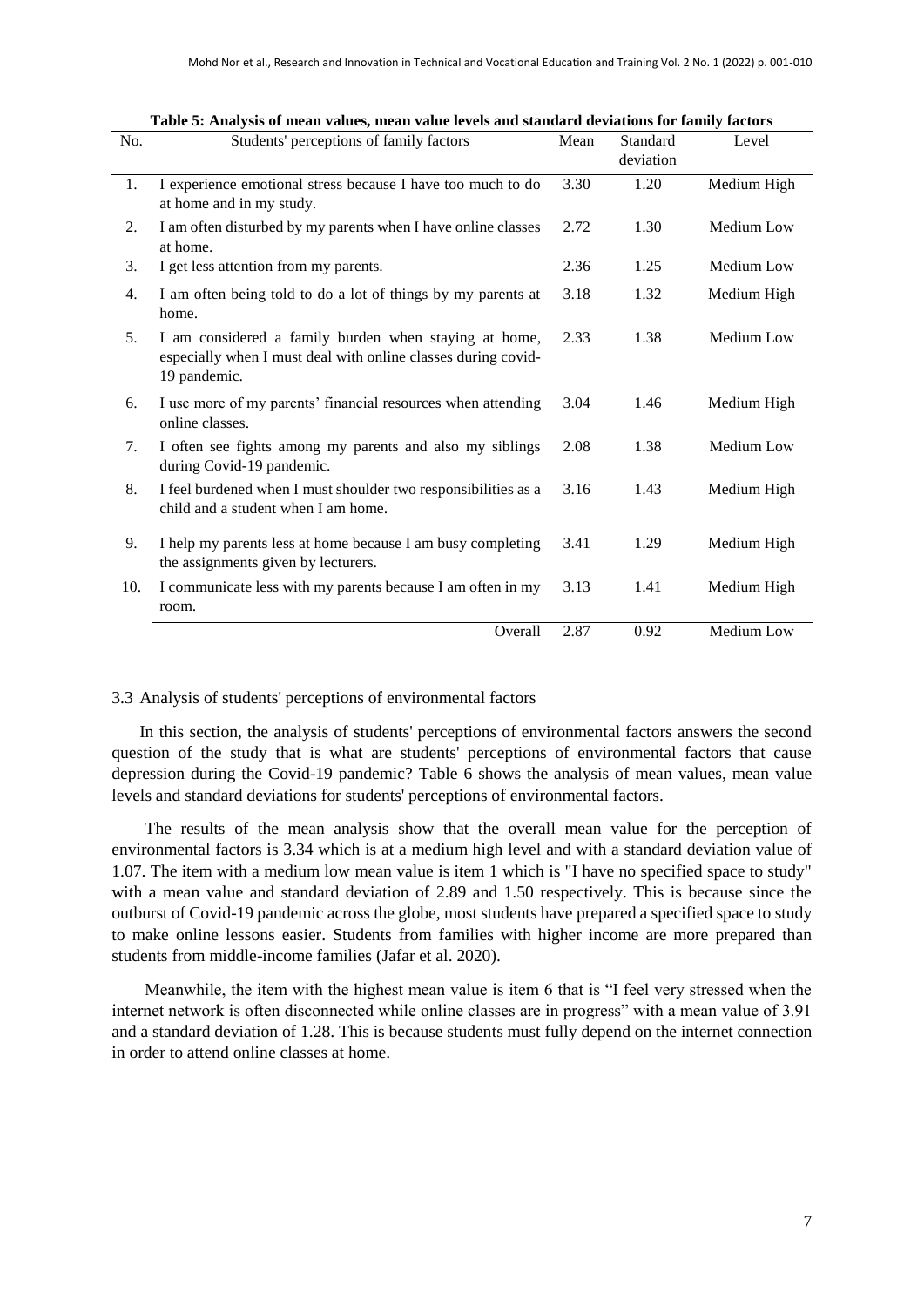| No. | Students' perceptions on environmental factors                                                                | Mean | Standard<br>Deviation | Level       |
|-----|---------------------------------------------------------------------------------------------------------------|------|-----------------------|-------------|
| 1.  | I have no specified space to study.                                                                           | 2.89 | 1.50                  | Medium Low  |
| 2.  | I experience noise disturbance problems when attending online<br>classes.                                     | 3.54 | 1.36                  | Medium High |
| 3.  | I am uncomfortable with the learning environment at home that<br>is not conducive.                            | 3.43 | 1.38                  | Medium High |
| 4.  | I had poor internet access causing difficulty in joining classes<br>virtually.                                | 3.18 | 1.42                  | Medium High |
| 5.  | I have financial problems buying internet plans.                                                              | 2.90 | 1.47                  | Medium Low  |
| 6.  | I feel very stressed when the internet network is often<br>disconnected while online classes are in progress. | 3.91 | 1.28                  | Medium High |
| 7.  | The surroundings at home caused difficulties for me to be<br>punctual when attending online classes.          | 3.21 | 1.45                  | Medium High |
| 8.  | I am fatigued when learning because of the lack of a study table<br>and chair.                                | 3.26 | 1.47                  | Medium High |
| 9.  | The environment at home makes me feel lazy to study and join<br>online classes.                               | 3.50 | 1.43                  | Medium High |
| 10. | The environment at home makes me lack focus when in class.                                                    | 3.56 | 1.38                  | Medium High |
|     | Overall                                                                                                       | 3.34 | 1.07                  | Medium High |

## **Table 6: Analysis of mean values, mean value levels and standard deviations for students' perceptions of environmental factors**

## 3.4 Analysis of students' perceptions of social factors

In this section, the results of the analysis relate to the third research question on students' perceptions of social factors that cause depressive problems during the Covid-19 pandemic. The results of mean analysis and mean value level shows that the overall mean value for social factors is 3.48 which is at a moderately high level with a standard deviation value of 0.89. Meanwhile, there are no mean value that is at a high or low level. Item with a medium low mean values are item 5 that is "My friends were less supportive of me through social media during the Covid-19 pandemic" and item 7 that is "I have difficulties understanding and adapting in using latest technologies to contact other people" with the same mean value of 2.91. Friends have a great influence towards their peers and are very close with each other as students. Social media is a medium for them to communicate with each other despite being miles away from their friends. Some examples are communicating through WhatsApp, Telegram, Instagram and more. Apart from that, the students are already well-versed about current technology while going through online classes due to the closing of campuses. This is because the young generation can easily adapt with technology to communicate with each other.

Meanwhile, the item with the highest mean value is item 3 which is " I stay in a lot because I am afraid of Covid-19 infection " with a mean value of 3.98 and the standard deviation of 1.16. All society members already have awareness regarding the danger of Covid-19 that can easily infect others simply by touch and through air. It is more worrying because it can lead to death once reached critical level. Therefore, most students prefer to stay at home during this pandemic to protect themselves from being infected.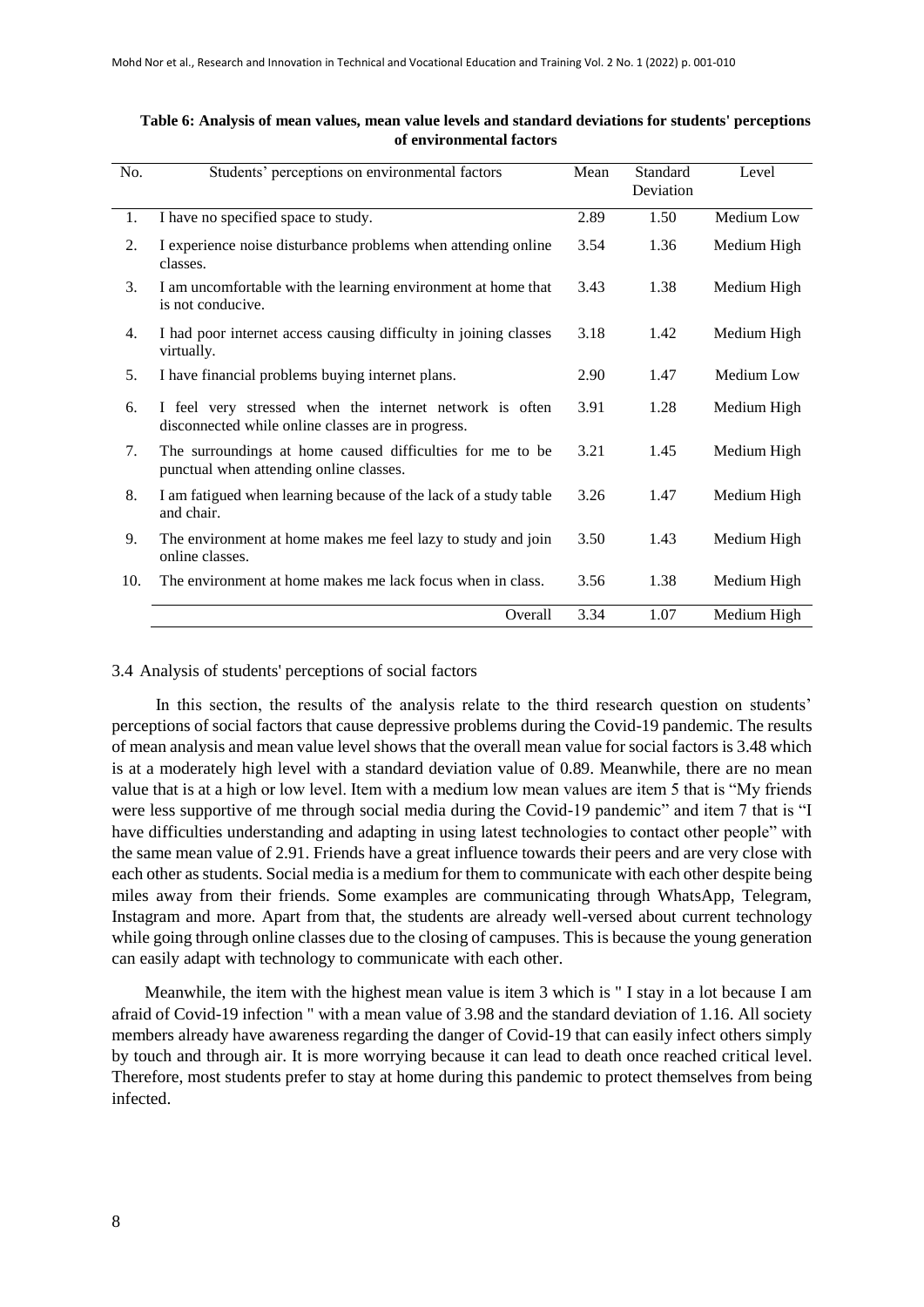| No. | Students' perceptions of social factors                                                                        | Mean | Standard<br>Deviation | Level       |
|-----|----------------------------------------------------------------------------------------------------------------|------|-----------------------|-------------|
| 1.  | I am depressed because I cannot communicate with my friends<br>face to face.                                   | 3.79 | 1.23                  | Medium High |
| 2.  | I am depressed because I cannot see my friends face to face.                                                   | 3.79 | 1.23                  | Medium High |
| 3.  | I stay in a lot because I am afraid of Covid-19 infection.                                                     | 3.98 | 1.16                  | Medium High |
| 4.  | I have less two-way interaction throughout the online classes.                                                 | 3.76 | 1.22                  | Medium High |
| 5.  | My friends were less supportive of me through social media<br>during the Covid-19 pandemic.                    | 2.91 | 1.34                  | Medium Low  |
| 6.  | I have less communication with the PAK in discussing the<br>problems encountered during the Covid-19 pandemic. | 3.48 | 1.26                  | Medium High |
| 7.  | I have difficulties understanding and adapting in using the latest<br>technologies to contact other people.    | 2.91 | 1.37                  | Medium Low  |
| 8.  | I feel uncomfortable doing virtual presentations with my<br>classmates during classes.                         | 3.12 | 1.34                  | Medium High |
| 9.  | I am less aware of other people's situations.                                                                  | 3.19 | 1.33                  | Medium High |
| 10. | I distanced myself from other people to avoid Covid-19<br>infection.                                           | 3.83 | 1.21                  | Medium High |
|     | Overall                                                                                                        | 3.48 | 0.89                  | Medium High |

|  | Table 7: Analysis of mean values and standard deviations for social factors |
|--|-----------------------------------------------------------------------------|
|--|-----------------------------------------------------------------------------|

## **4. Conclusion**

To conclude, all these problems faced by students will change after our country enters the endemic phase in a new norm lifestyle. Depression problems among students can be decreased once they are able to go through their normal life again while pursuing their studies on campus. This is because campuses have enough facilities to ease their study. As for the family factor, some changes will happen once they go back to their campus to proceed with the teaching and learning session face to face. The burden that they have will be lessened when they are on campus compared to their own respective houses. Besides, internet connection issues that frequently disconnect while online lessons can be overcome once they go back to their university. This is because the campus has Wi-Fi access throughout the compound which can ease their learning session. As for social factors, the students are advised to take vaccine injection as announced by the Ministry of Health of Malaysia (KKM). This vaccination program is aimed to reduce serious symptoms if infected with the Covid-19 virus. However, further study is required to provide more detailed information about the cause of depression among students of UTHM.

### **Acknowledgement**

Special thanks to all persons and individuals who are involve in this research.The authors would also like to thank the Faculty of Technical and Vocational Education, Universiti Tun Hussein Onn Malaysia for its support.

## **References**

Abdul Rashid Abdul Aziz. (2020). Wabak Covid-19: Penyesuaian Kendiri terhadap Norma Baharu. Artikel diterbitkan dalam ruangan In our words (Fi ra'yinaa) USIM secara digital. [https://www.usim.edu.my/ms/berita/in-our-words-ms/wabak-covid-19-p](https://www.usim.edu.my/ms/berita/in-our-words-ms/wabak-covid-19-)enyesuaian-kendiriterhadap-norma-baharu/.